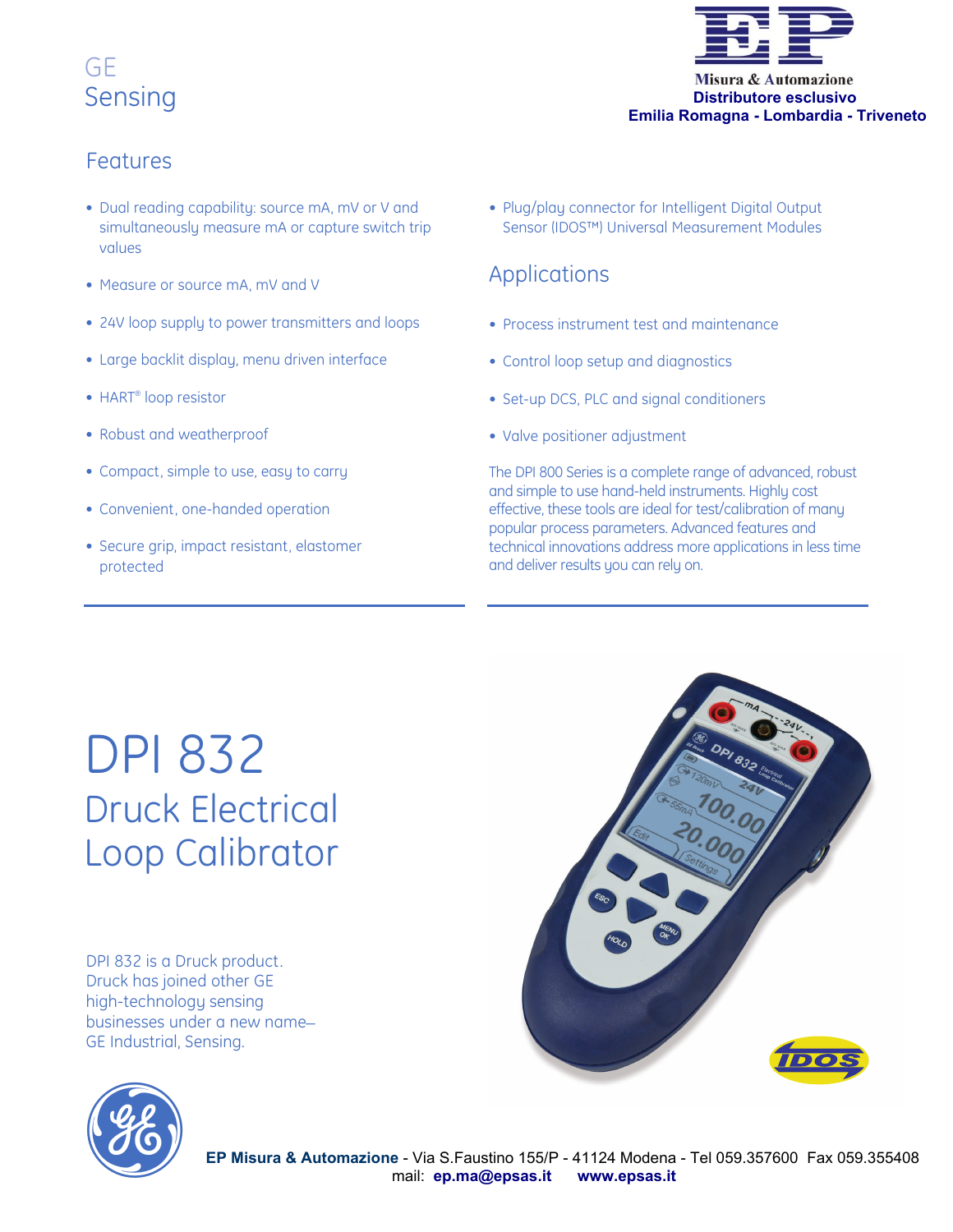## GE Sensing

# DPI 832 Specifications

|                                                    | $\frac{80}{3}$<br><b>PO</b> | $\ddot{\mathrm{80}}$<br>$\overline{P}$ | $\overline{8}$ | $\overline{5}$<br>$\overline{B}$ $\overline{B}$ | 820<br>$\overline{P}$ | $\approx$<br>$\overline{B}$ $\overline{B}$ | $\approx$    | 832<br>$\overline{P}$ | $\ddot{a}$ | 842<br>좀 좀 |  |
|----------------------------------------------------|-----------------------------|----------------------------------------|----------------|-------------------------------------------------|-----------------------|--------------------------------------------|--------------|-----------------------|------------|------------|--|
| <b>Type</b>                                        | P                           | P                                      |                | P(F C) <br><b>RTD</b>                           |                       | <b>TC</b>                                  |              | mA/V                  |            | Hz         |  |
| Indicator (measure pressure)                       | ✓                           | ✓                                      |                |                                                 |                       |                                            |              |                       |            |            |  |
| Calibrator (measure or source)                     |                             |                                        | $\checkmark$   | ✓                                               |                       | ✓                                          | $\checkmark$ | ✓                     | ✓          |            |  |
| Thermometer (dual input T1, T2, T1 - T2)           |                             |                                        |                |                                                 | ✓                     |                                            |              |                       |            |            |  |
| <b>Dual Capability</b>                             |                             |                                        |                |                                                 |                       |                                            |              |                       |            |            |  |
| mA measure with 24 V loop power                    |                             | ✓                                      |                | ✓                                               |                       |                                            | ✓            | ✓                     |            | ✓          |  |
| Switch test                                        |                             | ✓                                      |                | ✓                                               |                       |                                            | $\checkmark$ | ✓                     |            | ✓          |  |
| <b>HART</b> resistor                               |                             | ✓                                      |                | ✓                                               |                       |                                            | $\checkmark$ | ✓                     |            | ✓          |  |
| <b>IDOS Universal Measurement Modules</b>          | $\mathbf 0$                 | $\mathbf 0$                            | $\bf{o}$       | $\bf{O}$                                        | $\Omega$              | $\mathbf 0$                                | $\bf o$      | $\mathbf 0$           |            | 00         |  |
| <b>Features</b>                                    |                             |                                        |                |                                                 |                       |                                            |              |                       |            |            |  |
| Programmable step and ramp output                  |                             |                                        | ✓              | $\checkmark$                                    |                       | ✓                                          | $\checkmark$ | ✓                     | ✓          | ✓          |  |
| Hold, scaling, max/min/avg, filter, alarm,<br>tare | ✓                           | $\checkmark$                           | ✓              | $\checkmark$                                    | ✓                     | ✓                                          | $\checkmark$ | ✓                     | ✓          |            |  |
| 25 pressure units, flow scaling, leak test         | ✓                           | ✓                                      | 0              | 2                                               | ❷                     | ❷                                          | ❷            | 2                     |            | 80         |  |
| 1000 point data memory, RS232                      | ❸                           | ❸                                      | ❸              | ❸                                               | ✓                     | ❸                                          | ❸            | ❸                     |            | 60         |  |
| <b>Applications</b>                                |                             |                                        |                |                                                 |                       |                                            |              |                       |            |            |  |
| Measurement and monitoring                         | $\checkmark$                | $\checkmark$                           | $\checkmark$   | $\checkmark$                                    | $\checkmark$          | $\checkmark$                               | $\checkmark$ | ✓                     | ✓          | ✓          |  |
| Indicator, controller and recorder testing         | ✓                           | ✓                                      | ✓              | ✓                                               |                       | ✓                                          | $\checkmark$ | ✓                     | ✓          | ✓          |  |
| Transmitter maintenance and calibration            |                             | ✓                                      |                | ✓                                               |                       |                                            | $\checkmark$ | ✓                     |            | ✓          |  |
| Process loop set-up and maintenance                |                             | ✓                                      |                | $\checkmark$                                    |                       |                                            | $\checkmark$ | ✓                     |            | ✓          |  |
| Switch, trip and safety system testing             |                             | ✓                                      |                | ✓                                               |                       |                                            | ✓            |                       |            | ✓          |  |
|                                                    |                             |                                        |                |                                                 |                       |                                            |              |                       |            |            |  |

 $\bullet$  Optional (please refer to IDOS datasheet)  $\bullet$  When fitted with IDOS pressure module *Optional (please refer to accessories IO800E)*

## Instrumentation Test and Loop Maintenance **Intelligent Digital Output Sensor (IDOS)**

#### **DPI 832 Electrical Loop Calibrator**

Measures or sources mA, mV, V and captures switch trip values. It is the ideal instrument for process technicians to check and maintain transmitters, control loops, DCS, PLC input cards and signal conditioners.

#### **Programmable Step and Ramp Outputs**

Simplify calibrations and facilitate system diagnostic checks. The ramp output provides a stimulus for rate of change indicators.

#### **Adjustable "Nudge" Value**

Provides an incremental output for accurately setting valve positioners and testing switches, relays, trips and alarms

#### **Simultaneous Dual Readings**

Simplify transmitter set-up and calibration; for example, source mV, V or mA and measure mA

#### **Advanced Features**

Hold, maximum/minimum/average (with time stamp), scaling, tare (offset) and damping filter facilitate system checks and troubleshooting

#### **Two Independent 24 V Power Supplies**

Energize transmitters and control loops

#### **Automatic Switch Test**

Captures open/closed trip values providing a fast and highly accurate "safety system" check

#### **HART Resistor**

Can be switched into the loop when required for a HART digital communicator and avoids the inconvenience of carrying a 250  $\Omega$  resistor



## IDOS Flexibility

Universal Pressure Modules are available from 10 in H2O to 10,000 psi (25 mbar to 700 bar).

#### **Total Flexibility**

IDOS modules can be used with any compatible instrument; for example, a DPI 832 electrical loop calibrator can become a fully featured pressure calibrator.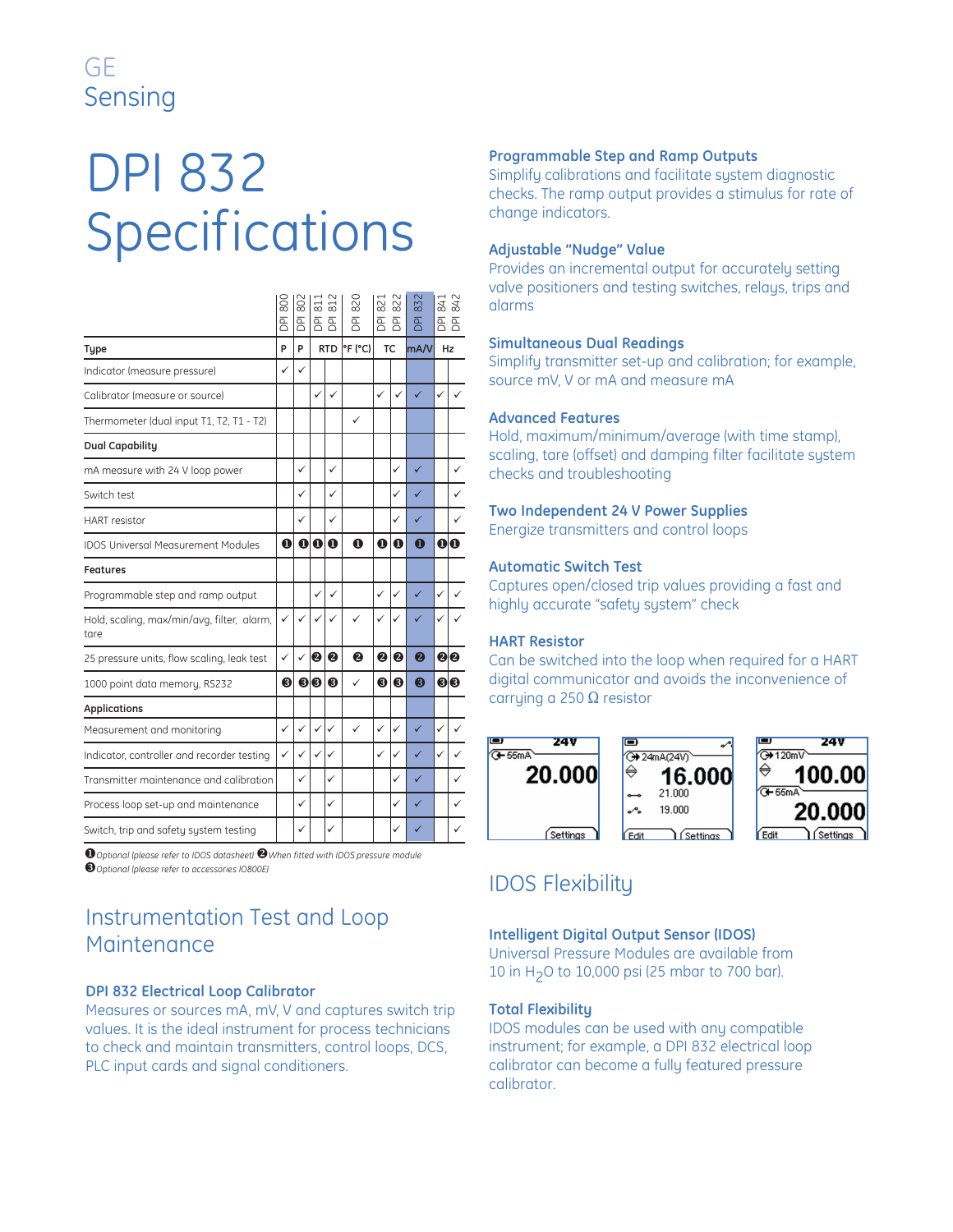## GE Sensing

# DPI 832 Specifications

#### **Plug and Play**

Modules are interchangeable between instruments, requiring no set-up or instrument calibration.

*Please refer to IDOS Universal Pressure Modules data sheet.* 

| Measure                        | Accuracy*                                                                                 |
|--------------------------------|-------------------------------------------------------------------------------------------|
| 0 to 120.00 mV                 | $0.02\%$ of reading + 2 counts                                                            |
| 0 to 30,000 V                  | $0.03\%$ of reading $+2$ counts                                                           |
| Source                         | Accuracy*                                                                                 |
| 0 to 120.00 mV                 | $0.02\%$ of reading + 2 counts                                                            |
| 0 to 12,000 V                  | $0.02\%$ of reading + 2 counts                                                            |
| 0 to 24,000 mA                 | $0.02\%$ of reading + 2 counts                                                            |
| <b>Temperature Coefficient</b> | 14°F to 50°F, 86°F to 122°F, 0.0017% FS/°F<br>(-10°C to 10°C, 30°C to 50°C, 0.003% FS/°C) |

#### **The following are available independently or simultaneously with the above ranges**

| Measure                      | Accuracy*                       |
|------------------------------|---------------------------------|
| 0 to 55,000 mA               | $0.02\%$ of reading $+3$ counts |
| Switch Detection             | Open and closed. 2 mA current   |
| Loop Power Output            | 24 V ±10% (35 mA maximum)       |
| HART mA Loop Resistor        | 250 Ω (menu selection)          |
| <b>Electrical connectors</b> | 4 mm sockets                    |

*\* Accuracy includes operation from 50°F to 86°F (10°C to 30°C), one year stability and calibration uncertainty.*

## DPI 800 Series Common Specification

#### **Operating Temperature** 14°F to 122°F (-10°C to 50°C)

#### **Storage Temperature**

-4°F to 128°F (-20°C to 70°C)

#### **Humidity**

0% to 90% non-condensing, Def Stan 66-31, 8.6 Cat III

**Shock and Vibration** BS EN61010:2001, Def Stan 66-31, 8.4 Cat III

**EMC** BS EN61326-1:1998 + A2:2001

### **Safety**

Electrical BS EN61010:2001. CE marked

#### **Display**

Graphic LCD with backlight. Resolution 99999

#### **Size and Weight**

7.1 in x 3.3 in x 2 in (180 mm x 85 mm x 50 mm), 14 oz (400 g)

#### **Batteries**

3 AA alkaline, >60 hours mV, V measure, 11 hours mA source (24 V @ 12 mA)

### Accessories

#### **IO800A**

Soft fabric carrying case with accessory pocket

#### **IO800B**

Belt clip, wrist strap/hanging loop and bench stand

#### **IO800C**

NiMh batteries with charger (charged externally)

#### **IO800E**

Data logging upgrade and RS232 lead

**Log Data** periodically (1 second to 23 hours 59 minutes 59 seconds) or manually by key press. **Review data** on-screen or upload to a PC via the RS232 interface. No software purchase is necessary as standard Microsoft<sup>®</sup> applications provide data transfer (HyperTerminal) and analysis (Excel). Alternatively, print directly to a compatible serial printer. **Real time clock** hh:mm:ss with mm/dd/yy (yy/mm/dd) date format. **Memory**: 1000 single or 750 dual reading screens with date and time. **Header tag**: 6 user characters to identify groups of readings. **RS232**: 19.2 k baud, 8 data bits, 1 stop bit, no parity, Xon/Xoff. **Data output**: comma separated ASCII.